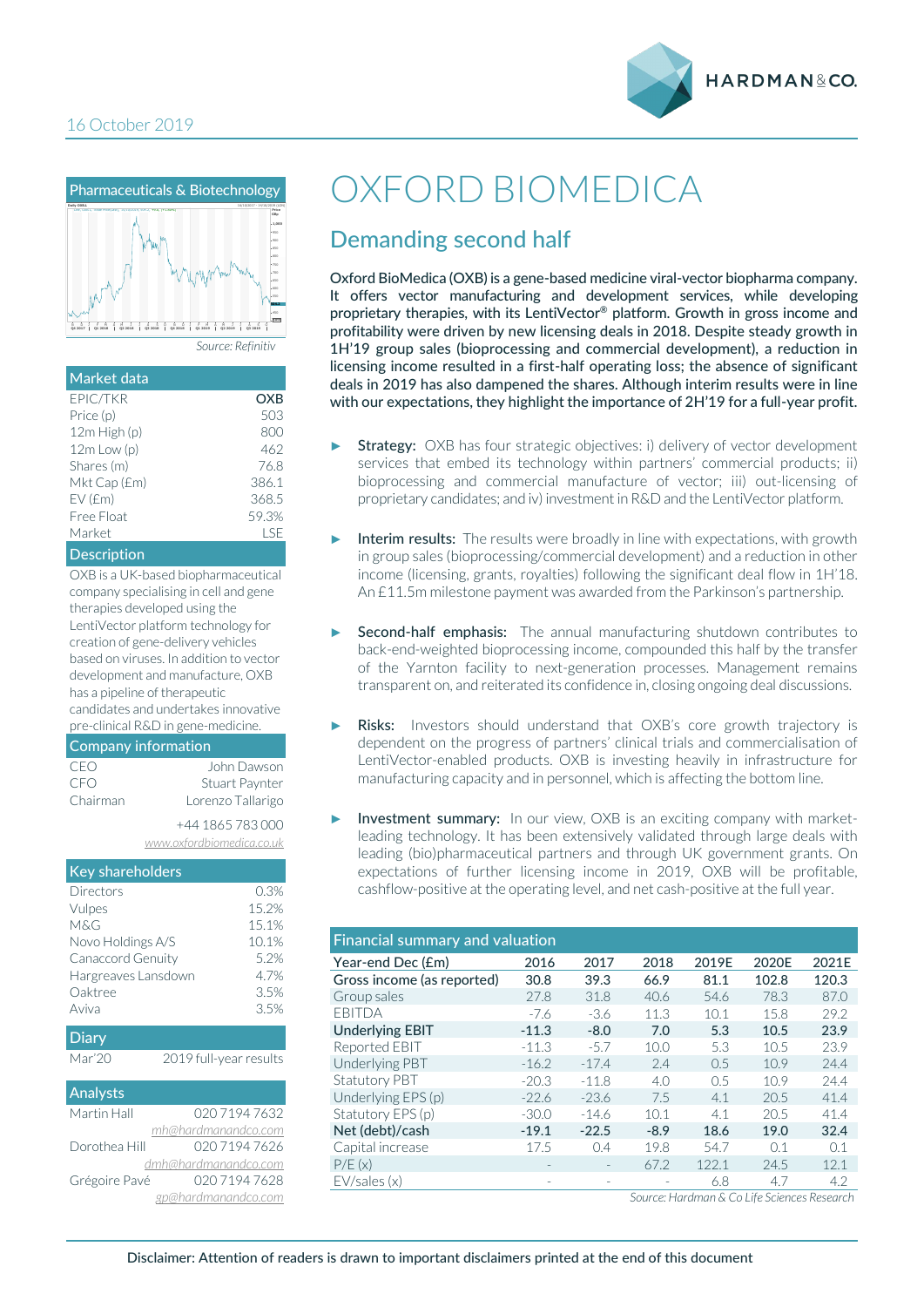

# 2019 interim results

## Key features

- Gross income: A 23% increase in group sales (bioprocessing and commercial development) was countered by a 33% reduction in other income (licensing and other operating income), to generate gross income of £32.6m (£36.0m) in 1H'19.
- Group sales: Bioprocessing and commercial development income of £18.8m (£15.4m) was slightly below our forecasts. Although commercial development increased on 1H'18, bioprocessing income declined, following a temporary reduction in utilisable manufacturing capacity due to planned shutdowns.
- Other income: OXB received considerably less other income (licensing fees, milestones, royalties and grants – near 100% margin) in 1H'19 than in 1H'18 (when deals were signed with BIVV and AXON), recognising £13.7m (£20.6m).
- Gross margin: The reduction in other income was evident in the 7.9 ppt fall in the gross margin to 64.1% (72.0%). However, on an underlying basis (group sales only), the margin increased 3.5ppts to 37.9%, in accordance with the rise in commercial development work, which commands higher margins than bioprocessing.
- SG&A: Tight control of costs meant that administration expenses of -£3.1m (-£2.0m) came in under our forecasts, despite the increased investment in personnel, processes and infrastructure (spread across admin, R&D and COGS).
- **R&D:** As anticipated, ongoing investment in platform technology and R&D talent accelerated group R&D spend by 54% in the period to -£21.7m (-£14.1m). Within this, bioprocessing costs of -£4.1m (-£0.7m) were split out for the first time, which included investment in capacity and costs of the downtime at the Yarnton facility.
- Profitability: The reduction in other income, ongoing business expansion and investment in capacity impacted the bottom line. Half-year losses were £4.9m (£9.4m profit) at the underlying (excludes OXB's shares in Orchard Therapeutics) EBIT level and £2.1m (£11.5m profit) at the underlying EBITDA level.
- Net cash/(debt): OXB had net cash of £17.6m on 30 June (net debt -£8.9m at 31 December 2018), composed of £26.1m in cash and -£8.5m in lease liabilities. This follows repayment of the £43.6m/\$55.0m Oaktree loan using the £53.5m equity investment by Novo Holdings (Novo) on 28 June 2019.
- **Operating cashflow:** Operating cashflow was positive in 1H'19, despite lower licensing income and the fact that the £11.5m Axovant milestone was recognised but not received. OXB's working capital requirement is usually back-endweighted.

| Oxford BioMedica - half-year analysis |         |         |         |          |         |  |  |
|---------------------------------------|---------|---------|---------|----------|---------|--|--|
| Half-year to Jun                      | 2018    | 2019    | Growth  | 2019     | Delta   |  |  |
| $(\text{fm})$                         | actual  | actual  |         | forecast | Δ       |  |  |
| Gross income                          | 36.0    | 32.6    | $-9\%$  | 36.0     | $-3.4$  |  |  |
| <b>Sales</b>                          | 15.4    | 18.8    | 23%     | 22.3     | $-3.5$  |  |  |
| COGS                                  | $-10.1$ | $-11.7$ | 16%     | $-15.6$  | 3.9     |  |  |
| SG&A (underlying)*                    | $-2.0$  | $-3.1$  | 50%     | $-6.1$   | 3.1     |  |  |
| R&D                                   | $-14.1$ | $-21.7$ | 54%     | $-14.3$  | $-7.5$  |  |  |
| Other income                          | 20.6    | 13.7    | $-33%$  | 13.7     | 0.1     |  |  |
| Underlying EBIT                       | 9.4     | $-4.9$  | $-152%$ | $-0.1$   | $-4.8$  |  |  |
| Depreciation & amortisation           | $-2.1$  | $-2.8$  | 31%     | $-2.4$   | 0.0     |  |  |
| <b>FBITDA</b>                         | 11.5    | $-2.1$  | $-118%$ | 2.3      | $-4.4$  |  |  |
| Reported EBIT                         | 9.4     | $-4.9$  | $-152%$ | $-1.1$   | $-3.8$  |  |  |
| Underlying EPS (p)                    | 11.1    | $-11.8$ | $-206%$ | $-2.0$   | $-9.9$  |  |  |
| Net cash/(debt)**                     | 5.1     | 17.6    | 243%    | 43.2     | $-25.6$ |  |  |

*\*Underlying SG&A excludes share-based payments, \*\*Net cash/(debt) re-stated to include lease liabilities; Source: Hardman & Co Life Sciences Research*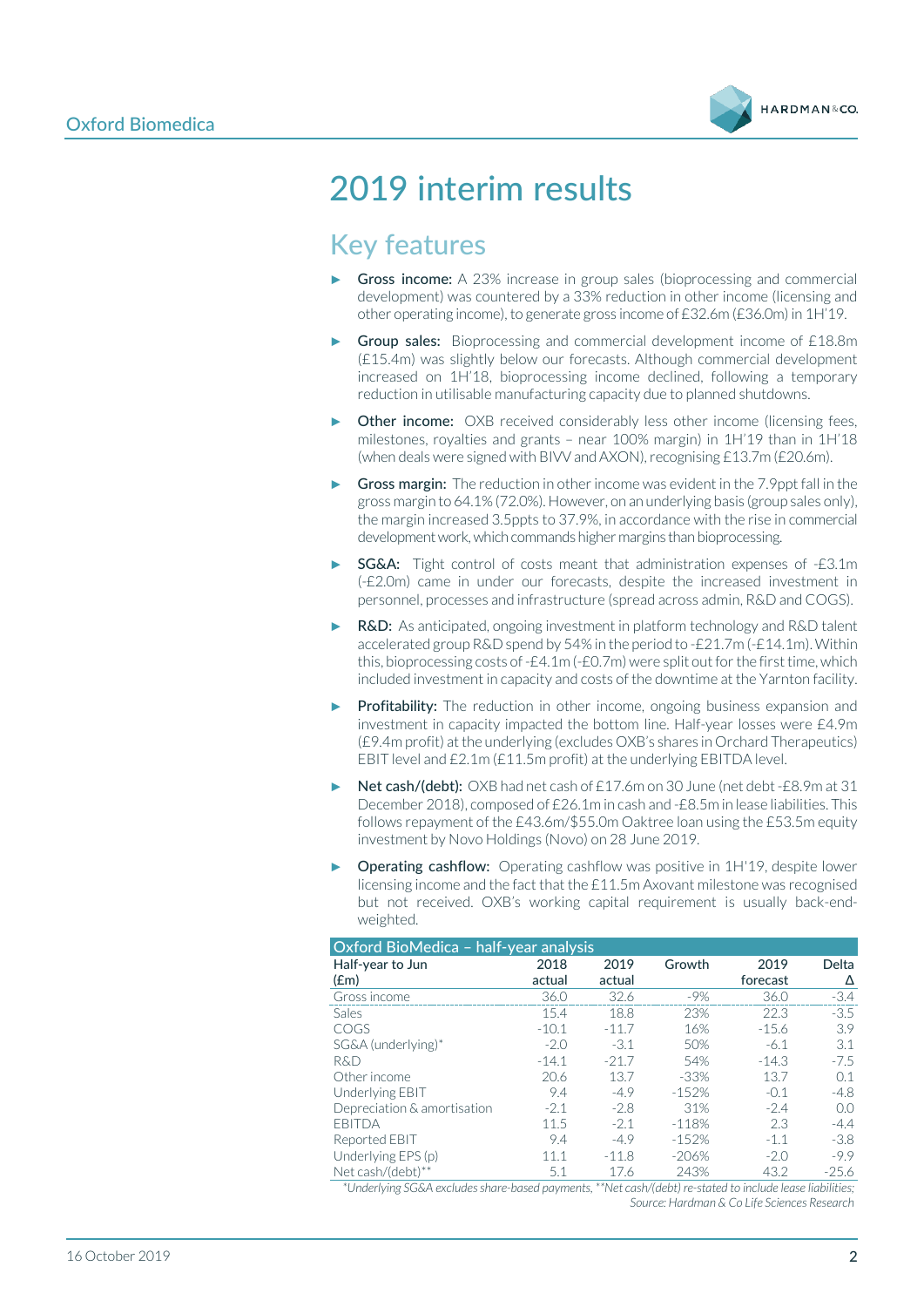

## Financials

### Profitability lumpy

As shown in the chart below, the first half of 2019 delivered an underlying EBIT loss of £4.9m (or £6.1m as reported by the company, which includes re-valuation of the Orchard Therapeutics shares). We reiterated at the 20[1](#page-2-0)8 full year<sup>1</sup> that OXB's operating profits are currently dependent on the other income line, which combines licensing income (upfronts and milestones), royalty payments and grants. While group sales are potentially high-margin, depending on the proportion of bioprocessing (25%- 50% margin) and commercial development (50%-75% margin), growth in bioprocessing/commercial development has been insufficient to compensate for the lumpiness of other income in delivering consistent half-on-half profits.

The acceleration of bioprocessing (the number of vector batches produced for clinical trials and commercial therapies) and the timing of other income are somewhat out of OXB's control, being dependent on partners' regulatory and launch progress, and on the signing of deals, respectively. A second-half bias in group sales (bioprocessing and commercial development) has been developing over the past four years – due, in part, to the annual manufacturing shutdown in January; this period, bioprocessing income was directly reduced due to the combined effect of the annual shutdown and the transfer of the Yarton facility to the new bioreactor technology ("Process B").

Further affecting reported performance is the inclusion of marked-to-market revaluations of OXB's shares in Orchard Therapeutics within reported EBIT, which causes (albeit relatively minor) fluctuations in reported profits, depending on market sentiment at the time. Finally, OXB is going through a transitional phase, where the growth of the business, investment in innovation and expansion of manufacturing facilities are resulting in significantly higher costs than previously. As noted, SG&A spend (excluding share-based payments) grew 50% to £3.1m (£2.0m) and R&D spend grew 54% to £21.7m (£14.1m) in the first half of 2019.



*Underlying EBIT excludes revaluations in Orchard Therapeuticsshares and share-based payments; Source: Company reports, newswires, Hardman & Co Life Sciences Research*

#### *Other income*

The £13.7m (£20.6m) other income in the six months to 30 June was composed of the \$15m/£11.5m milestone payment from Axovant on the dosing of the second cohort of patients in the Phase II Parkinson's disease trial, a small upfront payment from Santen on signing the collaboration to develop a gene-therapy for a retinal disease, royalty payments from Novartis's sales of Kymriah, and the accrued Innovate UK grant (reported as "other operating income").

<span id="page-2-0"></span><sup>1</sup> Deal-making drives first annual profit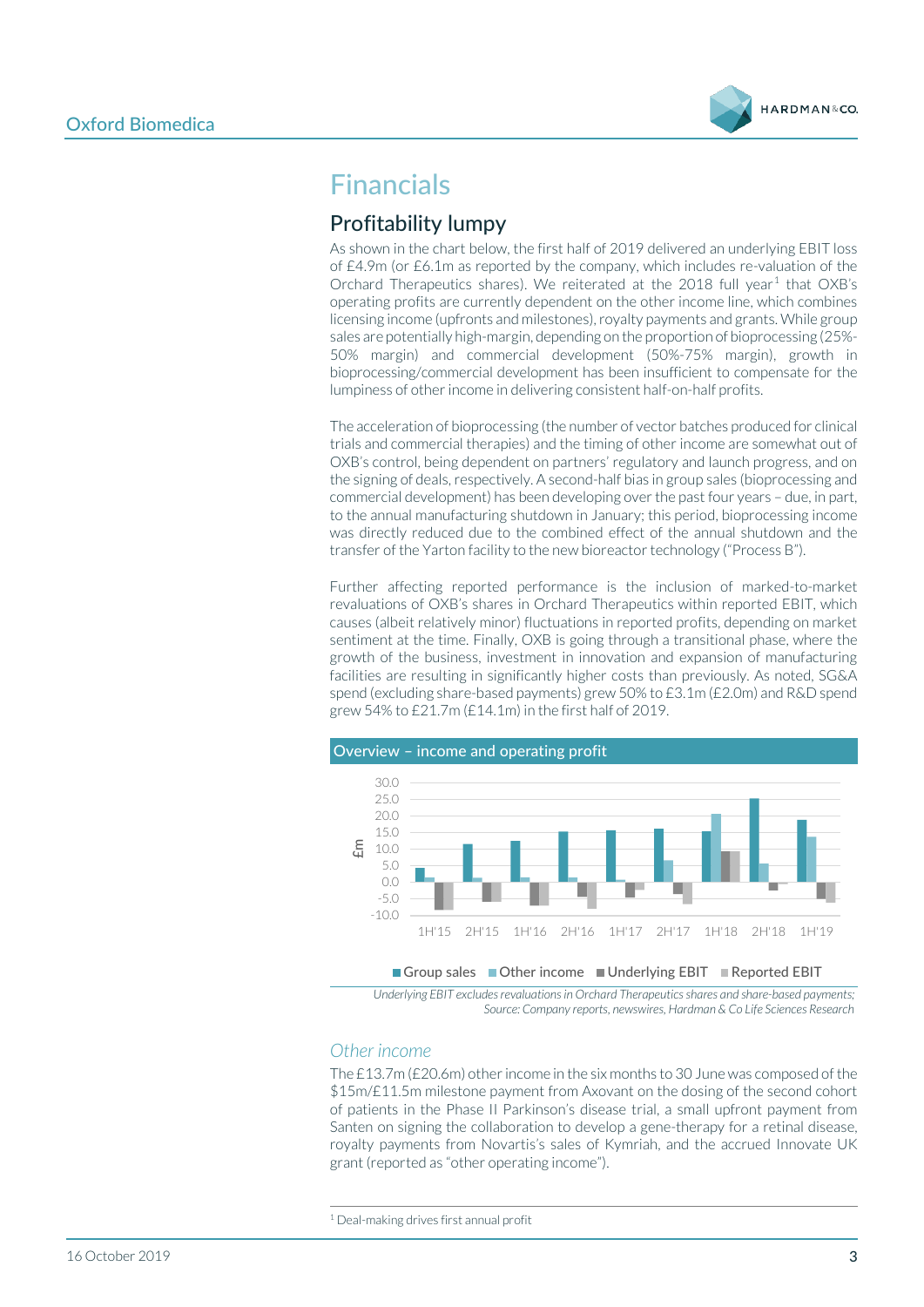

The prior period's £20.6m other income included large upfront payments following the signing of deals with Bioverativ (now Sanofi) and Axovant. The company aims to sign various deals in 2019, and while conversations are ongoing, according to management, none with material near-term value have been announced at the time of writing (15 October 2019).

| <b>Sales summary</b> |       |       |        |        |
|----------------------|-------|-------|--------|--------|
| £m                   | 1H'18 | 1H'19 | Delta  | Growth |
| Group sales          | 15.4  | 18.8  | $+3.5$ | 23%    |
| Other income         | 20.6  | 13.7  | -6.9   | $-33%$ |
| Gross income         | 36.0  | 32.6  | $-3.4$ | $-9%$  |

*Source: Company reports, Hardman & Co Life Sciences Research*

#### *Bioprocessing and commercial development*

Solid growth of 23% in 1H'19 took group sales to £18.8m (£15.4m). As in prior periods, this included bioprocessing income from the production of batches for Novartis, which are protected up to a minimum offtake (expires mid-2020) agreed with the second deal with Novartis. We estimate that ca.£1.4m was accrued related to the reservation fee.

| <b>Summary of income from Novartis</b> |                                                                                                                 |              |  |  |  |  |
|----------------------------------------|-----------------------------------------------------------------------------------------------------------------|--------------|--|--|--|--|
| Income type                            | Description                                                                                                     | Allocation   |  |  |  |  |
| Bioprocessing income                   | Fees for manufacture of vector batches for<br>clinical trials and commercial CAR-T sales                        | Group sales  |  |  |  |  |
| Commercial development                 | Fees for process development of vector for<br>CAR-T programmes                                                  | Group sales  |  |  |  |  |
| Capacity reservation fee               | Fee paid upfront and recognised as batches<br>are made (agreed on signing second Novartis<br>deal in July 2017) | Group sales  |  |  |  |  |
| Royalties                              | Royalties received from sales of commercial<br>CAR-T therapies (low single-digit)                               | Other income |  |  |  |  |
|                                        | Source: Company reports, Hardman & Co Life Sciences Research                                                    |              |  |  |  |  |

We believe that accrued income from Axovant for the pre-manufactured vector batches (reported in the "Product" segment) also contributed ca.£1.3m to bioprocessing in 1H'19. The reduction in bioprocessing income in 1H'19 was due to the temporary reduction in utilisable capacity related to the annual shutdown and planned upgrade of the Yarnton facilities. Commercial development fees increased more than 23% as a result of ongoing work for Novartis, Orchard Therapeutics, Sanofi and other partners.



*Pre-R&D profitability measures based on group sales alone; Source: Company reports, newswires, Hardman & Co Life Sciences Research*

**Steady growth in bioprocessing and commercial development**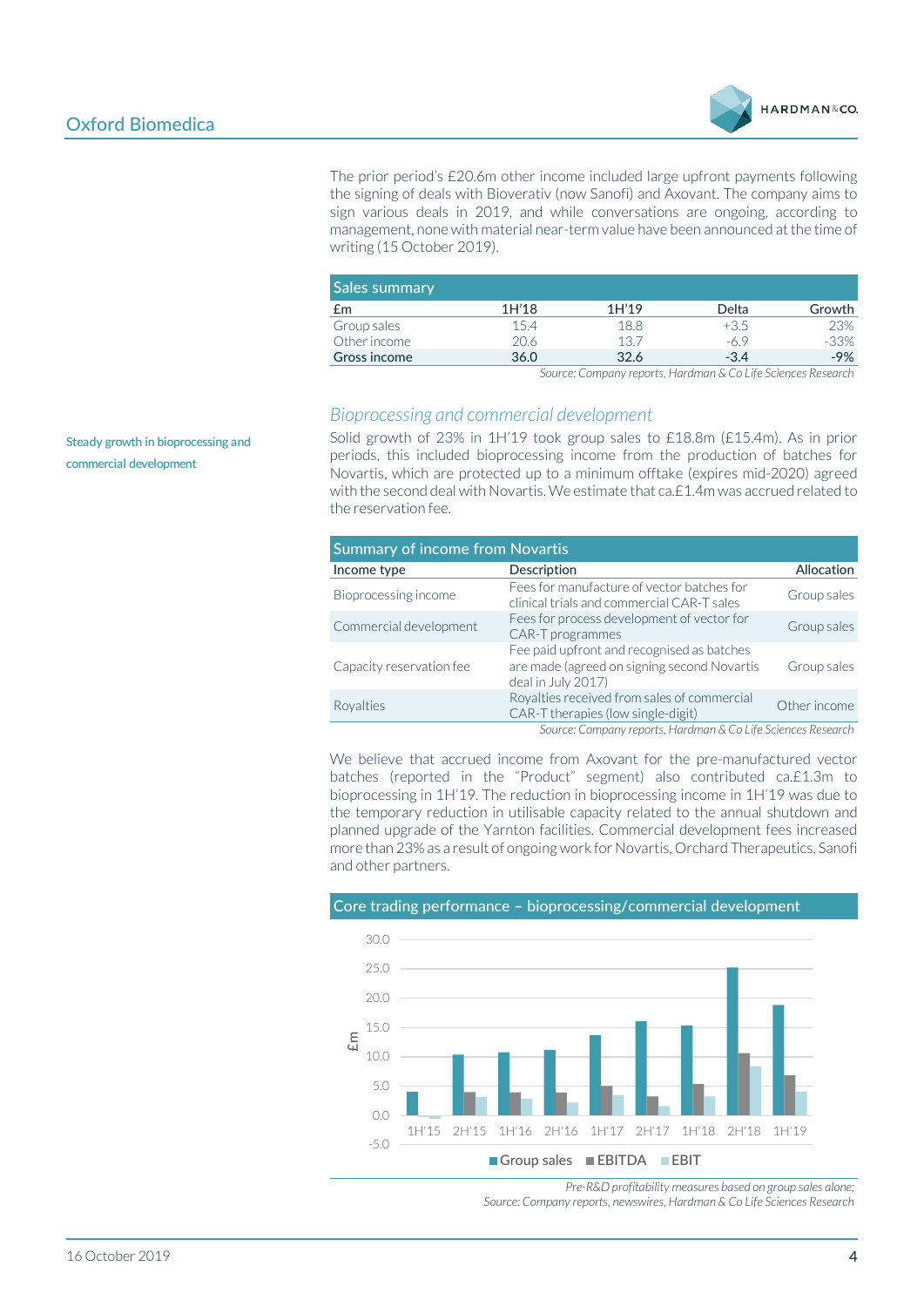

The second-half bias notwithstanding, there is a positive trend in OXB's performance as group sales gain traction, as can be seen in the "core trading performance" chart above. While there are some headcount and overhead costs related to internal R&D activities included in the EBITDA measure above, a pre-R&D view does demonstrate a strong year-on-year positive trend in OXB's performance.

## Operational update

### Investment in facilities

#### *Manufacturing capacity*

Operational progress in the six months was centred on the expansion of manufacturing capacity and on investment in facilities towards continued innovation. A second GMP production suite was converted to a bioreactor facility (Process B) in the first half of 2019, meaning that only one of the three suites remains on an adherent process (Process A), as necessary to continue with Kymriah's currently approved manufacturing processes outside of the US. The table below summarises the planned progress in capacity expansion. In 2018, although sales were not limited by capacity constraints, the group was operating close to its existing capacity, due to the Novartis reservation agreement; the additional process B facilities will support the anticipated rise in demand for lentiviral vector in coming years.

|        | Investment in GMP manufacturing capacity and vector yields |             |                                                                                                   |  |  |  |
|--------|------------------------------------------------------------|-------------|---------------------------------------------------------------------------------------------------|--|--|--|
| Fiscal | "Process A"                                                | "Process B" | Comment                                                                                           |  |  |  |
| year   | Number of cleanrooms                                       |             |                                                                                                   |  |  |  |
| 2018   |                                                            |             | Improving efficiency, lowering costs                                                              |  |  |  |
| 1H'19  |                                                            |             | Allows small level of sales growth                                                                |  |  |  |
| 1H'20F |                                                            |             | Will come on stream over course of the year                                                       |  |  |  |
|        |                                                            |             | Brocess A: Cell factory hipprocessing technology, Brocess R: Rioreactor hipprocessing technology: |  |  |  |

*Process A: Cell factory bioprocessing technology, Process B: Bioreactor bioprocessing technology; Source: Hardman & Co Life Sciences Research*

The build-out of the new facilities that were leased in 2018 (including four GMP clean rooms and two fill/finish suites) – known as OxBox – also progressed well, on track to completion by the end of this year, and expected to be operational by the end of 1H'20. The addition of the Fill Finish suites, providing end-to-end manufacturing in-house, will reduce risk and improve OXB's attractiveness to partners as a consequence.

#### *R&D facilities*

This half, a lease for a discovery and innovation facility – The Windrush Innovation Centre – was also signed. This will support both platform development and internal R&D for the proprietary pipeline. The renewed emphasis on products illustrates OXB's strategic focus on its reputation as a biopharmaceutical company, over and above its CMDO activities. At this stage, it is unclear whether it will advance all its proprietary candidates to a suitable stage of development for out-licensing, or whether OXB will expand into commercialisation of gene therapies itself. The agreement with Santen, whereby OXB has the option to participate in commercialisation in the US and Europe, implies the latter.

### New partnerships

#### *Santen – new deal*

Just prior to the period-end, OXB entered into an R&D collaboration with the specialist Japanese ophthalmology company, Santen Pharmaceutical Co Ltd, for development of vectors for a gene therapy for an inherited retinal disease. We commented on this in full in June 2019[2](#page-4-0). To summarise, inherited retinal diseases are among the most amenable indications for gene therapies often being single gene

**Emphasis on R&D investment**

<span id="page-4-0"></span><sup>2</sup> *<https://www.hardmanandco.com/wp-content/uploads/2019/07/OXB-Santen-July-2019.pdf>*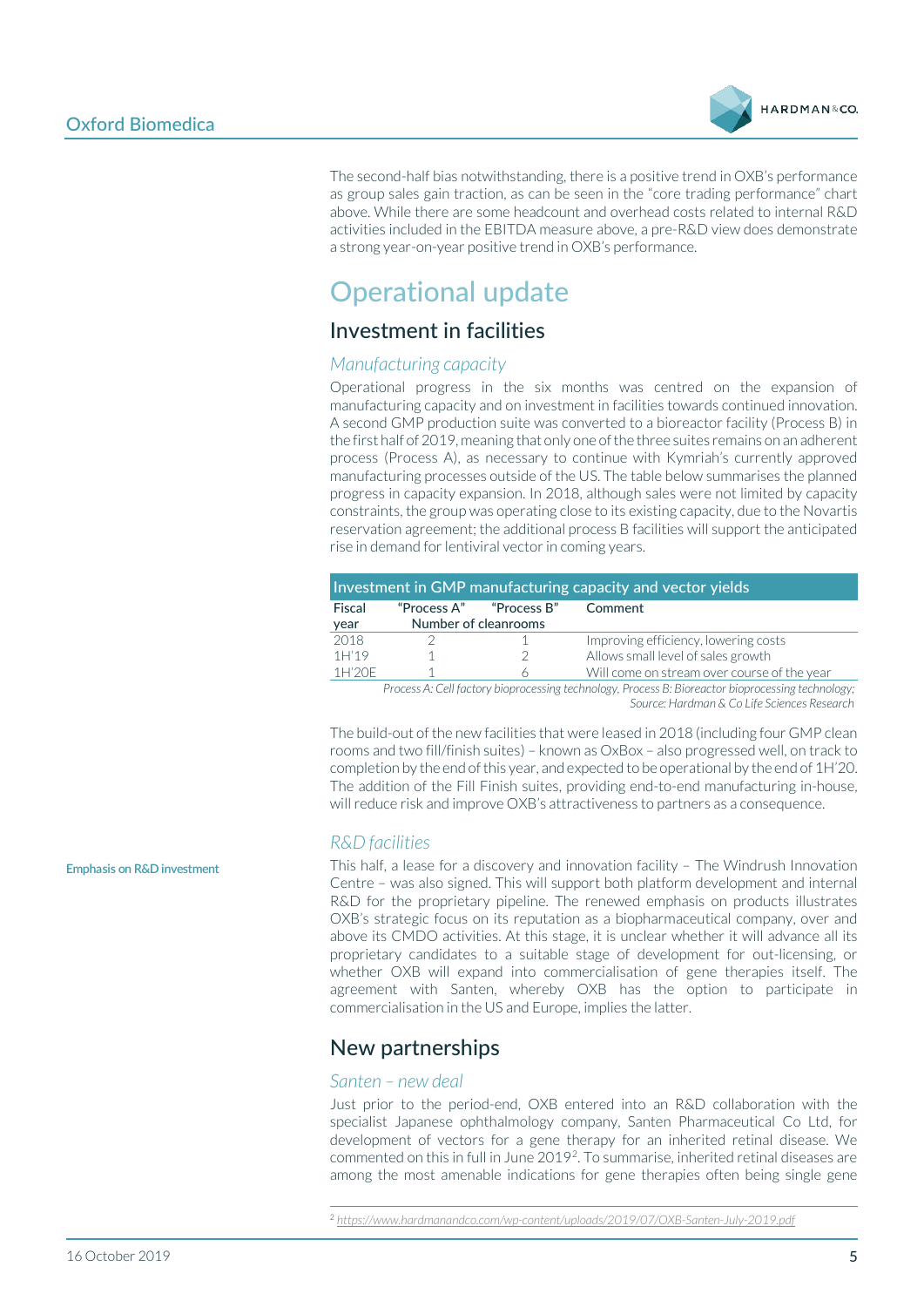

disorders, and due to ease of access for administration. The eye is immune-privileged, reducing the chance of toxicity. While this could reduce the pre-clinical and early clinical risk of this programme, it should be noted that there is increasing competition in the area, which could affect commercial potential. In totality, any realised value from this programme is long-range, although we expect a small contribution in the near term, with commercial development commanding a 50%-75% margin.

### *Microsoft – R&D collaboration*

In 1Q'19, OXB announced an R&D collaboration with Microsoft to explore the use of machine-learning approaches for development of cloud-based algorithms to further improve the efficiency and yield of industrial vector bioprocessing. These approaches should overcome the complexities inherent in the design of next-generation processes, towards improvements that reduce costs, speed the time to supply, and reduce variability in output. Although not generating near-term value for investors, collaborations such as these demonstrate OXB's focus on positioning itself at the forefront of supplying the UK's cell and gene therapy industry.

| OXB - corporate partnerships                            |                                                                                            |                                           |
|---------------------------------------------------------|--------------------------------------------------------------------------------------------|-------------------------------------------|
| Partner                                                 | Therapy/technology (Indications)                                                           | Phase                                     |
| Novartis (NOVN)                                         | Kymriah (ALL, DLBCL)<br>Undisclosed (oncology)                                             | Approved<br>Phase I/II                    |
| Orchard Therapeutics (ORTX)                             | OTL-101 (ADA-SCID)<br>OTL-201 (San Filippo syndrome A)<br>OTL-202 (San Filippo syndrome B) | Phase III<br>Pre-clinical<br>Pre-clinical |
| Sanofi (SAN)                                            | SAR422459 (Startgardt disease)                                                             | Phase II                                  |
| Bioverativ (acquired by SAN)                            | Factor VIII (Haemophilia A)<br>Factor VII (Haemophilia B)                                  | Phase I<br>Pre-clinical                   |
| Axovant (AXON)                                          | AXO-LENTI-PD (Parkinson's disease)                                                         | Phase II                                  |
| Boehringer Ingelheim, UK CFGTC,<br>Imperial Innovations | CFTR gene therapy (cystic fibrosis)                                                        | Pre-clinical                              |
| Santen Pharmaceutical Co                                | R&D collaboration (retinal disease)                                                        | Research                                  |
|                                                         | Source: Oxford RioMedica, Hardman & Co Life Sciences Research                              |                                           |

*Source: Oxford BioMedica, Hardman & Co Life Sciences Research*

### Product: proprietary programmes

#### *Axo-Lenti-PD*

The out-licensed Parkinson's disease programme appears to be progressing well, albeit in a small number of patients. Axovant commented in June that six-month tolerability data from the first cohort (totalling two patients) of the Sunrise-PD Phase II trial were positive, with benefits across multiple measures of clinical outcomes also observed. As anticipated at the time of the full-year results, the first patient in the second cohort was dosed in 2Q'19, triggering the first \$15.0m/£11.5m of a possible \$55m in development milestones from Axovant.

### Platform: licensing deals

#### *Novartis CAR-T partnerships*

The partnership with Novartis covers two CAR-T programmes, Kymriah in r/r ALL and r/r DLBCL, and an undisclosed CAR-T programme (possibly Kymriah in follicular lymphoma or CLL, or in combination with pembrolizumab in DLBCL). Commercial development for the undisclosed programme continued well in the first half of 2019.

Bioprocessing (vector batches for trials and commercialised therapies) included production of vector for trials of Kymriah for use earlier in the treatment cascade in existing indications. The number of batches produced for Kymriah's approved indications appears to have been at lower levels than in the first half of 2018, due potentially to the move from Process A to Process B manufacturing.

**Positive top-line data from first cohort of Sunrise-PD Phase II trial**

**Commercial development for Novartis programmes continued well in 1H'19**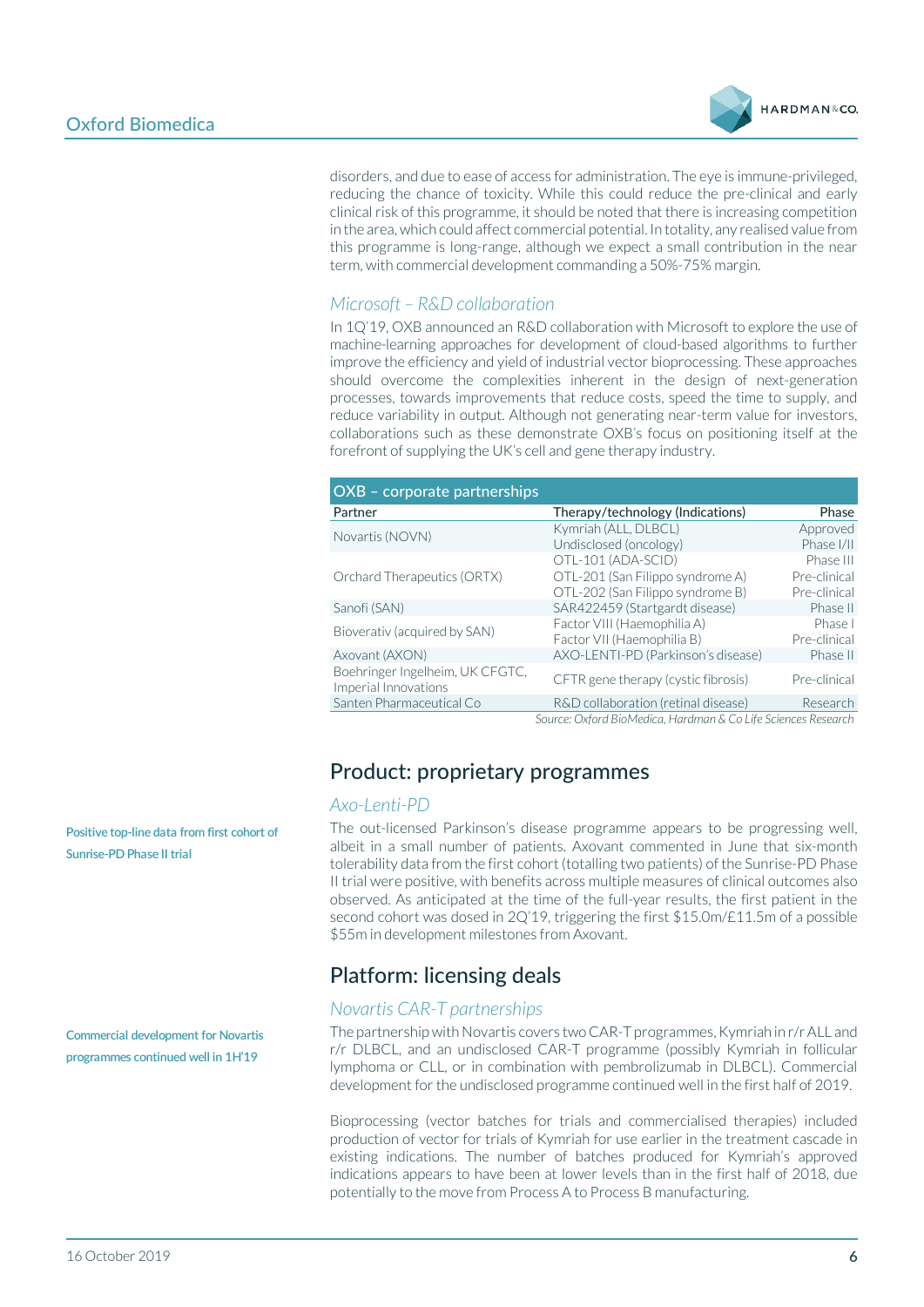

Although not thought to have affected OXB at this point, the pace of global rollout of Kymriah has been affected by complications in Novartis's processing of cells for reinfusion of DLBCL patients, and by the lack of appropriate payment structures within some healthcare systems (mostly outside of Europe). However, at Novartis's recent ESG meeting, held in London, the CEO of Novartis mentioned that:

*...As a result of setting Kymriah's price at ca.50% of the value-based price, 'Kymriah is now reimbursed in 18 countries' on the basis of cost-effectiveness…*

*Source: Vas Narasimhan, Novartis CEO*

OXB remains the only supplier of the lentiviral vector for Kymriah; therefore, future fluctuations in Novartis's demand for vector from OXB remain beyond its control.

## **Outlook**

The full-year picture is likely to be substantially different. Group sales are expected to continue to gain traction, underpinned by Process B improvements supporting supply of vector to Novartis, no further halts to manufacturing, and by ongoing commercial development for partners. Not least, management has reiterated that partnering discussions are ongoing – with new potential partners and for expansion of the number of programmes with existing partners. Given that discussions can take 18 months to draw to a close, forecasting the timing of upfront payments is very difficult – we do not include new deals in our forecasts for 2019. We do, however, anticipate additional licensing income before the end of the year from existing partners.

## Valuation

Our sum-of-the-parts valuation was last updated on 14 June 2018, following the deal with Axovant<sup>[3](#page-6-0)</sup>, generating an implied EV of  $E631$ m or 960p/share. Updating this same model to reflect only the de-leveraged balance sheet, expected 2019 bioprocessing/commercial development sales and sterling weakness gives a similar value of 965p/share (implied EV: £739m). As a minimum, the current market view appears negative, given the good progress of Novartis and Orchard Therapeutics in the past 15 months. We believe the shares will recover when uncertainty over timing of new partnership/licensing deals is removed. At the 1H'19 analyst presentation, management reiterated its expectation that these will be concluded by the year-end.



*Source: Refinitiv*

<span id="page-6-0"></span>3 *[https://hardmanandco.sharepoint.com/Life\\_Sciences/Documents/Industry%20data/CFAD%20work/Oxfo](https://hardmanandco.sharepoint.com/Life_Sciences/Documents/Industry%20data/CFAD%20work/Oxford%20Biomedica/Hardman/2018/OXB%20-%20Parkinsons%20deal%20-%2014th%20June%202018.pdf) [rd%20Biomedica/Hardman/2018/OXB%20-%20Parkinsons%20deal%20-](https://hardmanandco.sharepoint.com/Life_Sciences/Documents/Industry%20data/CFAD%20work/Oxford%20Biomedica/Hardman/2018/OXB%20-%20Parkinsons%20deal%20-%2014th%20June%202018.pdf) [%2014th%20June%202018.pdf](https://hardmanandco.sharepoint.com/Life_Sciences/Documents/Industry%20data/CFAD%20work/Oxford%20Biomedica/Hardman/2018/OXB%20-%20Parkinsons%20deal%20-%2014th%20June%202018.pdf)*

**Full-year picture likely to be very different from first half**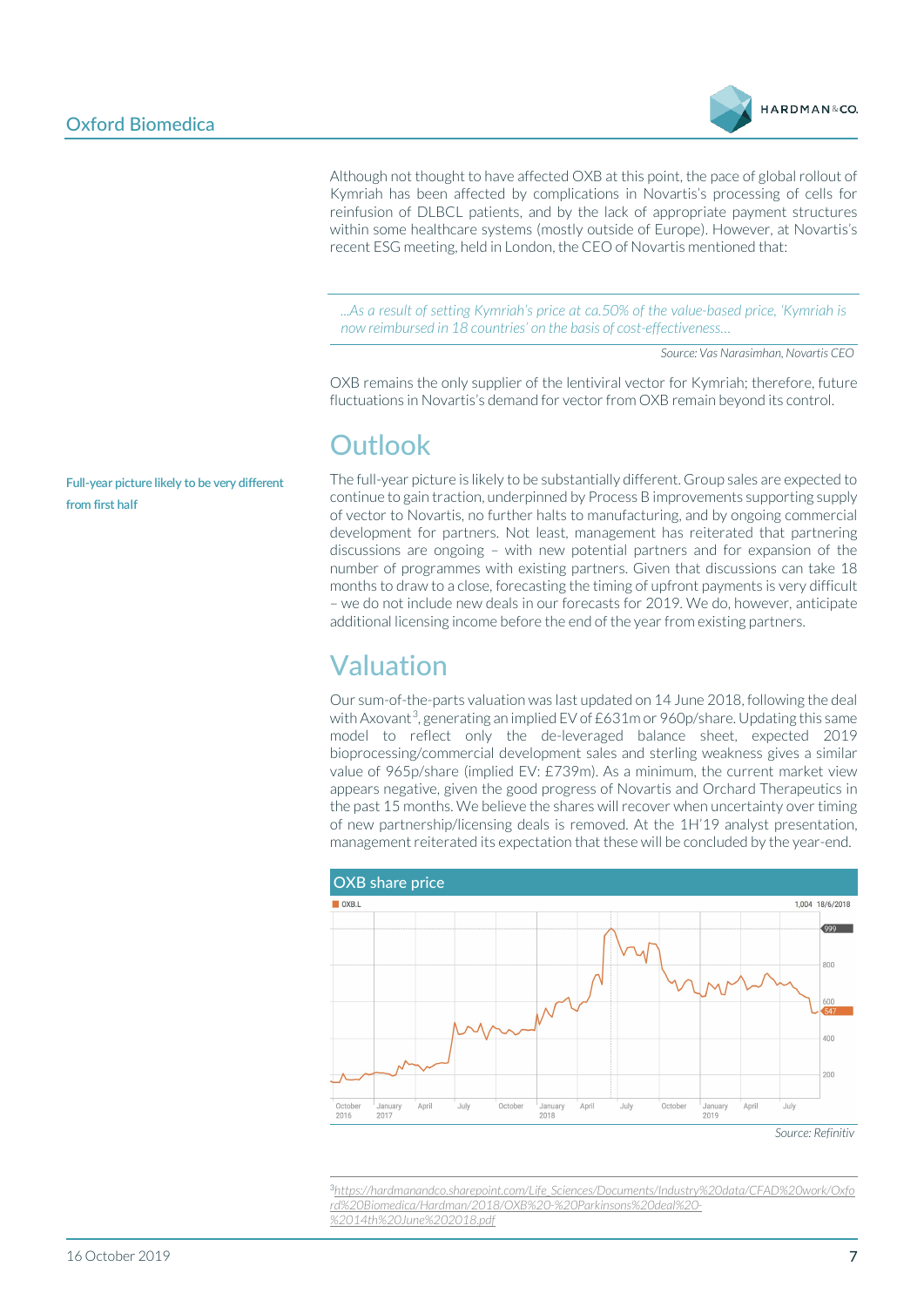

# Financial forecasts

## Changes to forecasts

We have reduced our 2019 group sales (bioprocessing and commercial development) forecasts, in line with the lower-than-anticipated 1H'19 group sales, but tempered to allow for the positive impact of Process B manufacturing in 2H'19 and the progression of partnered programmes. We estimate 2019 group sales of £54.6m (previously £57.0m). Combined with slight increases to SG&A, this drops through to EBITDA; we now forecast £10.1m EBITDA, versus £13.4m previously. Given that bioprocessing costs within R&D increased in 1H'19, we assume a similar situation in the forecast period, and have re-weighted our COGS and R&D forecasts. Our expectations for other income (licensing, royalty, grants) in 2019 are unchanged. To recap, we are expecting additional licensing income from existing partners in the second half: the remainder of the Axovant upfront, a small milestone payment from Orchard Therapeutics, grant income, and growth in royalty payments from Novartis. We expect the company to break even in 2019, with PBT of £0.5m.

## Profit & Loss

| Profit & Loss account         |          |          |          |          |          |          |
|-------------------------------|----------|----------|----------|----------|----------|----------|
| Year-end Dec (£m)             | 2016     | 2017     | 2018     | 2019E    | 2020E    | 2021E    |
| GBP:USD                       | 1.354    | 1.289    | 1.312    | 1.312    | 1.312    | 1.312    |
| Gross income (as reported)    | 30.78    | 39.32    | 66.87    | 81.09    | 102.80   | 120.26   |
| Group sales                   | 27.78    | 31.80    | 40.60    | 54.55    | 78.30    | 87.02    |
| COGS                          | $-11.84$ | $-18.44$ | $-22.76$ | $-27.25$ | $-39.70$ | $-39.37$ |
| Gross profit                  | 15.94    | 13.36    | 17.84    | 27.30    | 38.60    | 47.64    |
| Gross margin                  | 49.9%    | 35.9%    | 43.9%    | 50.1%    | 49.3%    | 54.8%    |
| <b>SG&amp;A</b>               | $-5.09$  | $-6.31$  | $-6.19$  | $-8.73$  | $-9.40$  | $-9.57$  |
| Share-based costs             | $-0.87$  | $-0.97$  | $-1.25$  | $-1.35$  | $-1.45$  | $-1.55$  |
| <b>R&amp;D</b>                | $-24.30$ | $-21.61$ | $-29.71$ | $-38.49$ | $-41.73$ | $-45.86$ |
| Other income                  | 3.00     | 7.52     | 26.27    | 26.54    | 24.46    | 33.24    |
| <b>EBITDA</b>                 | $-7.64$  | $-3.64$  | 11.32    | 10.07    | 15.75    | 29.15    |
| Depreciation                  | $-3.34$  | $-4.11$  | $-4.33$  | $-4.77$  | $-5.24$  | $-5.24$  |
| Amortisation                  | $-0.34$  | $-0.26$  | $-0.03$  | $-0.03$  | $-0.03$  | 0.00     |
| <b>Underlying EBIT</b>        | $-11.32$ | $-8.01$  | 6.96     | 5.28     | 10.48    | 23.91    |
| EBIT margin                   | 40.7%    | $-25.2%$ | 17.2%    | 9.7%     | 13.4%    | 27.5%    |
| Exceptional items             | 0.00     | 0.00     | 0.00     | 0.00     | 0.00     | 0.00     |
| Statutory EBIT (not reported) | $-11.32$ | $-8.01$  | 6.96     | 5.28     | 10.48    | 23.91    |
| Net interest                  | $-4.89$  | $-9.38$  | $-4.61$  | $-4.81$  | 0.39     | 0.53     |
| <b>Underlying PBT</b>         | $-16.20$ | $-17.39$ | 2.35     | 0.47     | 10.87    | 24.44    |
| Forex gain/loss               | $-4.11$  | 5.58     | $-4.29$  | 0.00     | 0.00     | 0.00     |
| Revaluation of investments    | 0.00     | 2.30     | 5.98     | 0.00     | 0.00     | 0.00     |
| Extraordinary items           | 0.00     | 0.00     | 0.00     | 0.00     | 0.00     | 0.00     |
| Statutory PBT                 | $-20.31$ | $-11.81$ | 4.05     | 0.47     | 10.87    | 24.44    |
| Tax credit/(payable)          | 3.67     | 2.74     | 2.53     | 2.50     | 2.71     | 2.98     |
| Underlying net income         | $-12.53$ | $-14.63$ | 4.88     | 2.98     | 13.59    | 27.42    |
| Statutory net income          | $-16.64$ | $-9.07$  | 6.57     | 2.98     | 13.59    | 27.42    |
| Ordinary 50p shares:          |          |          |          |          |          |          |
| Period-end (m)                | 61.76    | 62.15    | 66.17    | 76.61    | 76.61    | 61.77    |
| Weighted average (m)          | 55.56    | 61.91    | 65.19    | 72.26    | 66.17    | 66.17    |
| Fully-diluted (m)             | 58.00    | 67.03    | 70.70    | 77.88    | 71.89    | 71.99    |
| Underlying basic EPS (p)      | $-22.56$ | $-23.63$ | 7.48     | 4.12     | 20.53    | 41.44    |
| Statutory basic EPS (p)       | $-29.95$ | $-14.64$ | 10.08    | 4.12     | 20.53    | 41.44    |
| Underlying fully-dil. EPS (p) | $-21.61$ | $-21.82$ | 6.90     | 3.82     | 18.90    | 38.09    |
| Statutory fully-dil. EPS (p)  | $-28.70$ | $-13.52$ | 9.30     | 3.82     | 18.90    | 38.09    |
| DPS(p)                        | 0.00     | 0.00     | 0.00     | 0.00     | 0.00     | 0.00     |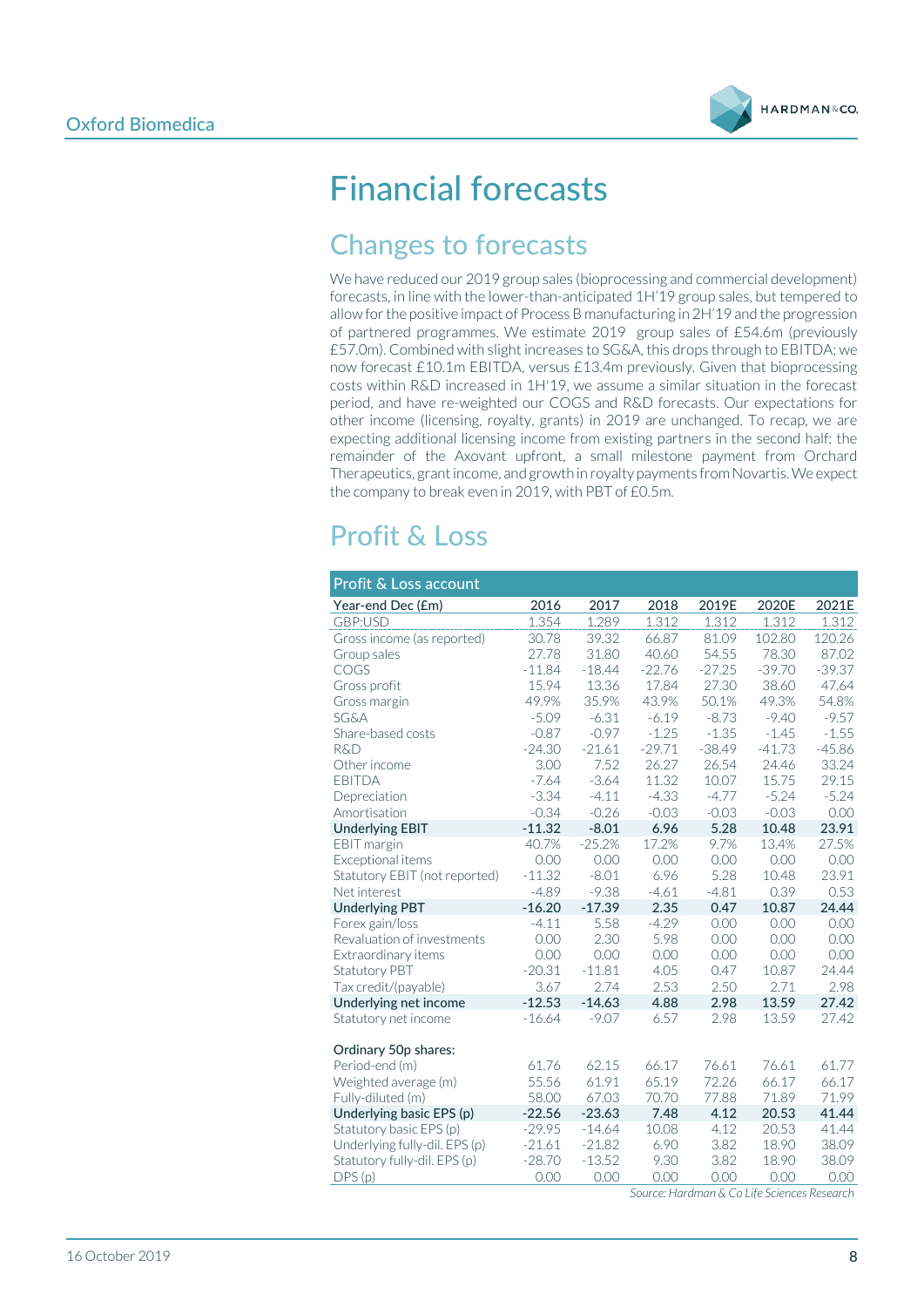

- Gross income: The sum of group sales (bioprocessing & commercial development) and other income (licensing, inlc. upfronts and milestones, royalties and grants), which equates to reported revenue plus other operating income.
- Group sales: Composed of bioprocessing/CD, this will be the underlying growth driver over the next three years. As noted, "other income" is lumpy – forecasts do not include potential new deals. We do forecast licensing income from existing partners, Axovant and Orchard Therapeutics, in 2H'19.
- Profit: 2018 was the first profitable year, with EBITDA of £11.3m (-£3.6m), due to an impressive performance in securing partnership deals. We expect 2019 to be EBITDA-positive again, contingent on the other income line.
- Underlying EBIT: Despite the significant investment in personnel and R&D, we forecast the overall outcome for underlying EBIT in 2019 to be in line with fiscal 2018. Increases in R&D are likely to be supported by growth in bioprocessing/commercial development sales, dependent on partners' progress.

## Balance sheet

- Trade debtors: The increase in trade debtors to £15.4m at the end of 2018 rose further to £20.2m at the end of June 2019. However, this includes the \$15.0m/£11.5m milestone due from Axovant, expected to be received in 2H'19.
- Cash: Other income in the P&L mostly drops straight through the cashflow statement, benefiting the period-end cash balance. Following the 2018 Placing and the 1H'19 strategic investment, cash is expected to remain strong throughout the forecast period, supporting the planned investment in manufacturing facilities and internal R&D programmes.
- **Debt repaid:** Following the Novo subscription for shares, the Oaktree loan has been repaid. Apart from the leases introduced under IFRS16, OXB is debt-free.

| <b>Balance sheet</b>       |          |          |                                                                                                                         |          |          |                  |
|----------------------------|----------|----------|-------------------------------------------------------------------------------------------------------------------------|----------|----------|------------------|
| @31 Dec (£m)               | 2016     | 2017     | 2018                                                                                                                    | 2019E    | 2020E    | 2021E            |
| Shareholders' funds        | 12.62    | 6.70     | 34.74                                                                                                                   | 92.38    | 106.07   | 133.59           |
| Cumulated goodwill         | 0.00     | 0.00     | 0.00                                                                                                                    | 0.00     | 0.00     | 0.00             |
| Total equity               | 12.62    | 6.70     | 34.74                                                                                                                   | 92.38    | 106.07   | 133.59           |
| Share capital              | 30.88    | 31.08    | 33.03                                                                                                                   | 38.31    | 38.31    | 38.31            |
| Reserves                   | $-18.26$ | $-24.38$ | 1.71                                                                                                                    | 54.08    | 67.76    | 95.28            |
| Provisions/liabilities     | 3.94     | 14.20    | 24.81                                                                                                                   | 12.40    | 0.62     | 0.00             |
| Deferred tax               | 0.00     | 0.00     | 0.28                                                                                                                    | 0.28     | 0.28     | 0.28             |
| Lease liabilities          | 0.00     | 0.00     | 8.47                                                                                                                    | 8.47     | 8.47     | 8.47             |
| Long-term loans            | 34.39    | 36.86    | 41.15                                                                                                                   | 0.00     | 0.00     | 0.00             |
| Short-term debt            | 0.00     | 0.00     | 0.00                                                                                                                    | 0.00     | 0.00     | 0.00             |
| less: Cash                 | 15.34    | 14.33    | 32.24                                                                                                                   | 27.03    | 27.51    | 40.84            |
| less: Non-core investments | 0.66     | 2.95     | 10.97                                                                                                                   | 9.56     | 9.56     | 9.56             |
| Invested capital           | 34.95    | 40.48    | 57.77                                                                                                                   | 76.95    | 78.36    | 91.94            |
|                            |          |          |                                                                                                                         |          |          |                  |
| <b>Fixed assets</b>        | 27.51    | 25.37    | 31.79                                                                                                                   | 57.13    | 66.99    | 76.85            |
| Intangible assets          | 1.33     | 0.10     | 0.12                                                                                                                    | 0.12     | 0.12     | 0.12             |
| Inventories                | 2.20     | 3.33     | 4.25                                                                                                                    | 5.71     | 8.20     | 9.11             |
| Trade debtors              | 1.97     | 5.71     | 15.41                                                                                                                   | 12.33    | 14.79    | 17.75            |
| Other debtors              | 4.94     | 11.93    | 15.18                                                                                                                   | 15.18    | 15.18    | 15.18            |
| Tax liability/credit       | 3.00     | 2.78     | 2.45                                                                                                                    | 2.53     | 2.50     | 2.71             |
| Trade creditors            | $-1.58$  | $-3.68$  | $-3.75$                                                                                                                 | $-4.48$  | $-6.53$  | $-6.48$          |
| Other creditors            | $-4.43$  | $-5.05$  | $-7.68$                                                                                                                 | $-11.56$ | $-22.88$ | $-23.30$         |
| Debtors less creditors     | 3.90     | 11.68    | 21.61                                                                                                                   | 13.99    | 3.05     | 5.86             |
| Invested capital           | 34.95    | 40.48    | 57.77                                                                                                                   | 76.95    | 78.36    | 91.94            |
|                            |          |          |                                                                                                                         |          |          |                  |
| Net cash/(debt)            | $-19.05$ | $-22.54$ | $-8.91$<br>$C_1$ and $C_2$ is the set of $C_1$ is the $C_2$ is the set of $C_1$ is the set of $C_2$ is the set of $C_1$ | 18.56    | 19.05    | 32.38<br>$    -$ |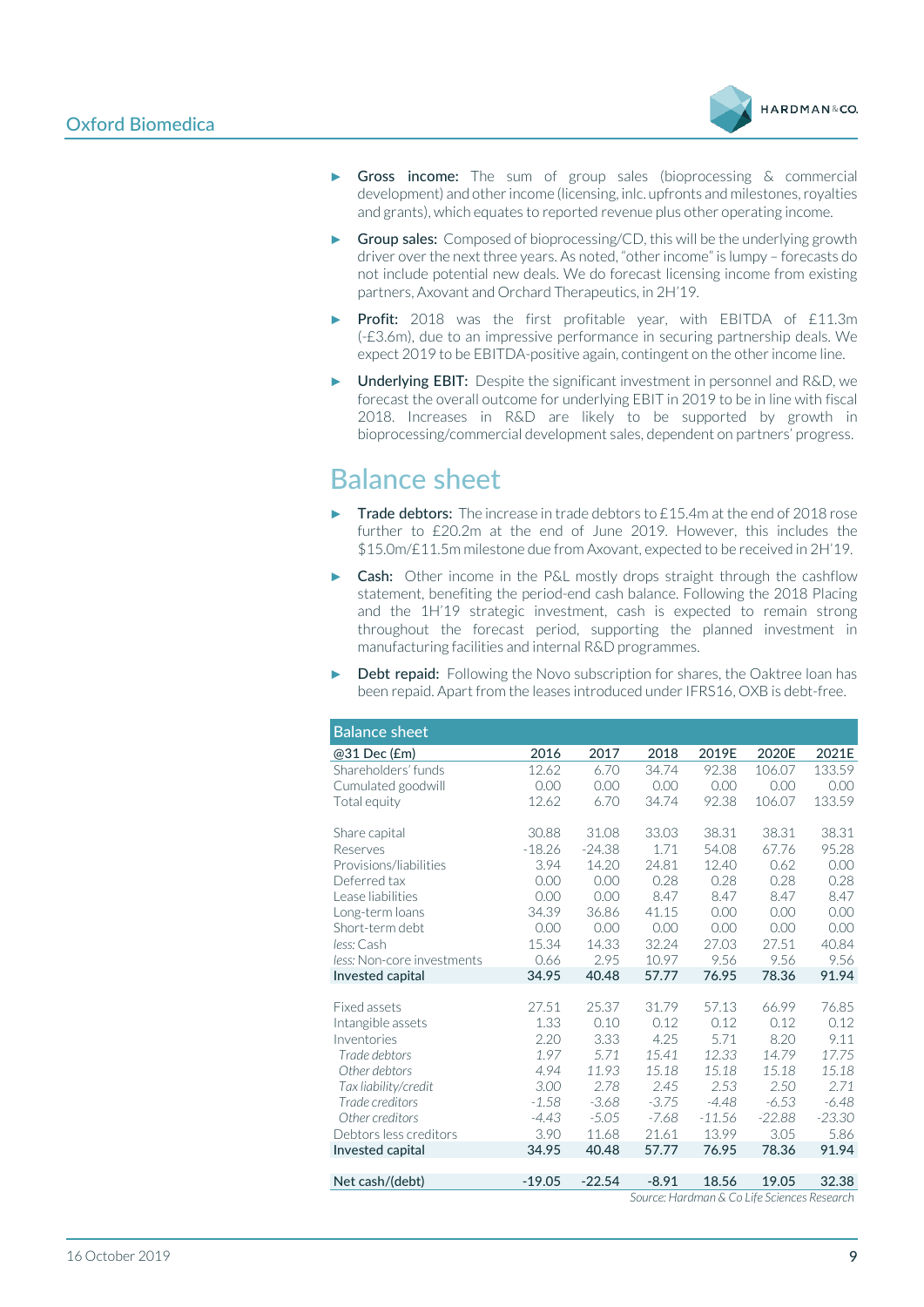

## **Cashflow**

- ► Working capital: In prior years, since much of OXB's work is on a fee-for-service basis, there was no major working capital requirement for the group. However, an increase in the number of partners, preparation for clinical trials and commercialisation of partners' products introduced an increased requirement for working capital in 2018. This is expected to unwind during 2019.
- ► Capex: The large increase in capital expenditure expected in 2019 is associated with the purchase and fit-out of OxBox to more than double manufacturing capacity, along with expenditure associated with the Innovation Centre.
- ► Free cashflow: Improvements in the cashflow during the forecast period are the result of the improved operational performance, coupled with known licensing income. This could be boosted further through the delivery of new licensing deals.

| <b>Cashflow</b>            |          |          |          |          |          |          |
|----------------------------|----------|----------|----------|----------|----------|----------|
| Year-end Dec (£m)          | 2016     | 2017     | 2018     | 2019E    | 2020E    | 2021E    |
| Underlying EBIT            | $-11.32$ | $-8.01$  | 6.96     | 5.28     | 10.48    | 23.91    |
| Depreciation               | 3.34     | 4.11     | 4.33     | 4.77     | 5.24     | 5.24     |
| Amortisation               | 0.34     | 0.26     | 0.03     | 0.03     | 0.03     | 0.00     |
| Share-based costs          | $-0.87$  | $-0.97$  | $-1.25$  | $-1.35$  | $-1.45$  | $-1.55$  |
| Inventories                | 0.50     | $-1.13$  | $-0.92$  | $-1.46$  | $-2.49$  | $-0.91$  |
| Receivables                | 4.03     | $-10.73$ | $-14.56$ | 3.08     | $-2.47$  | $-2.96$  |
| Payables                   | $-3.28$  | 2.73     | 2.73     | 0.74     | 2.05     | $-0.05$  |
| Change in working capital  | 1.25     | $-9.13$  | $-12.75$ | 2.36     | $-2.91$  | $-3.92$  |
| Exceptionals/provisions    | $-0.75$  | 10.27    | 10.45    | $-0.75$  | $-0.75$  | $-0.75$  |
| Disposals                  | 0.00     | 0.00     | 0.00     | 0.00     | 0.00     | 0.00     |
| Other                      | 0.35     | 1.31     | $-0.30$  | 0.00     | 0.00     | 0.00     |
| Company op. cashflow       | $-5.93$  | $-0.22$  | 9.98     | 13.03    | 13.54    | 26.03    |
| Net interest               | $-3.21$  | $-10.76$ | $-4.61$  | $-3.39$  | 0.39     | 0.53     |
| Lease payments             | 0.00     | 0.00     | 0.00     | $-0.94$  | $-0.94$  | $-0.94$  |
| Tax paid/received          | 4.08     | 3.51     | 3.65     | 2.53     | 2.50     | 2.71     |
| Operational cashflow       | $-5.06$  | $-7.47$  | 9.02     | 11.22    | 15.49    | 28.33    |
| Capital expenditure        | $-6.46$  | $-1.97$  | $-10.10$ | $-30.10$ | $-15.10$ | $-15.10$ |
| Sale of fixed assets       | 0.00     | 0.00     | 0.00     | 0.00     | 0.00     | 0.00     |
| Free cashflow              | $-11.52$ | $-9.44$  | $-1.09$  | $-18.88$ | 0.39     | 13.23    |
| <b>Dividends</b>           | 0.00     | 0.00     | 0.00     | 0.00     | 0.00     | 0.00     |
| Acquisitions               | 0.00     | 0.00     | $-0.05$  | 0.00     | 0.00     | 0.00     |
| <b>Disposals</b>           | 0.00     | 0.00     | 0.00     | 0.00     | 0.00     | 0.00     |
| Other investments          | 0.00     | 0.00     | $-0.76$  | 0.15     | 0.00     | 0.00     |
| Cashflow after investments | $-11.52$ | $-9.44$  | $-1.89$  | $-18.73$ | 0.39     | 13.23    |
| Share repurchases          | 0.00     | 0.00     | 0.00     | 0.00     | 0.00     | 0.00     |
| Equity issues              | 17.50    | 0.39     | 19.81    | 54.67    | 0.10     | 0.10     |
| Currency effect            | $-7.13$  | $-2.79$  | $-4.29$  | 0.00     | 0.00     | 0.00     |
| Loans/cash acquired        | 0.00     | 8.36     | 0.00     | 0.00     | 0.00     | 0.00     |
| Change in net cash/(debt)  | $-1.15$  | $-3.49$  | 13.63    | 35.94    | 0.49     | 13.33    |
| OCFPS(p)                   | $-9.11$  | $-12.07$ | 13.83    | 15.53    | 23.41    | 42.81    |
| Opening net cash/(debt)    | $-17.90$ | $-19.05$ | $-22.54$ | $-8.90$  | 18.57    | 19.05    |
| Closing net cash/(debt)    | $-19.05$ | $-22.54$ | $-8.90$  | 18.57    | 19.05    | 32.38    |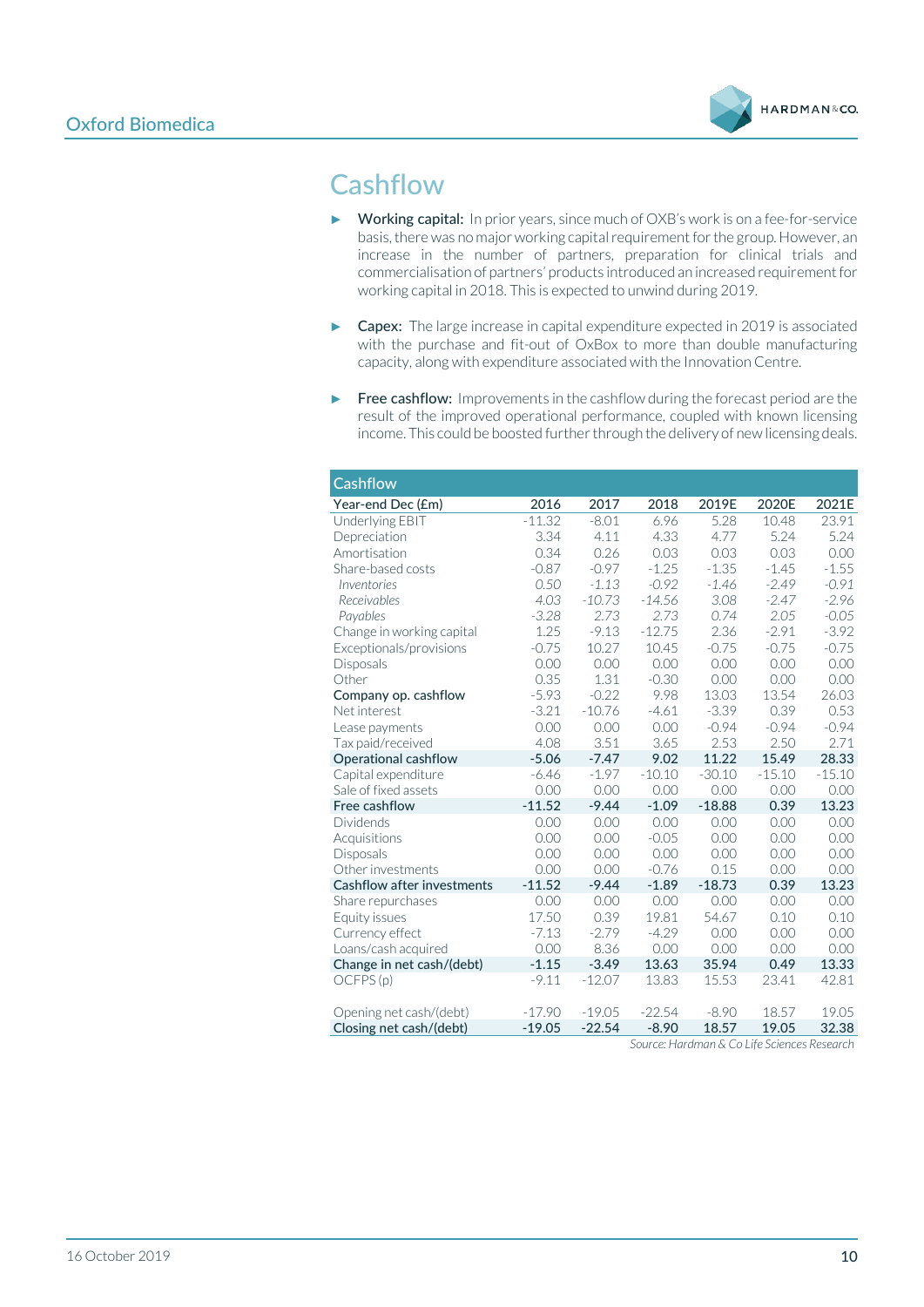

# Company matters

### Registration

Incorporated in 1995 in the UK, with company registration number 03028927. Originally called Oxford Genetic Therapeutics Ltd, it was renamed Oxford BioMedica in 1996.

#### Headquarters:

Oxford BioMedica plc Windrush Court Transport Way Oxford OX4 6LT

Tel: +44 1865 783 000

*[www.oxfordbiomedica.co.uk](http://www.oxfordbiomedica.co.uk/)*

## Board of Directors

| <b>Board of Directors</b> |                        |                    |                           |       |
|---------------------------|------------------------|--------------------|---------------------------|-------|
| Position                  | Name                   | <b>Nominations</b> | Remuneration              | Audit |
| Chairman                  | Lorenzo Tallarigo      |                    |                           |       |
| Chief Executive Officer   | John Dawson            |                    |                           |       |
| Chief Financial Officer   | Stuart Paynter         |                    |                           |       |
| Non-executive director    | Martin Diggle          |                    |                           |       |
| Deputy Chairman/NED       | Andrew Heath           | М                  |                           | М     |
| Non-executive director    | Stuart Henderson       | М                  | М                         |       |
| Non-executive director    | <b>Heather Preston</b> | М                  | М                         | М     |
|                           |                        |                    | $M =$ member: $C =$ chair |       |

*Source: Company reports*

### Share capital

At 10 October 2019, OXB had 76,768,699 Ordinary shares of 50p in issue.



*Source: Company reports, newswires, Hardman & Co Life Sciences Research*